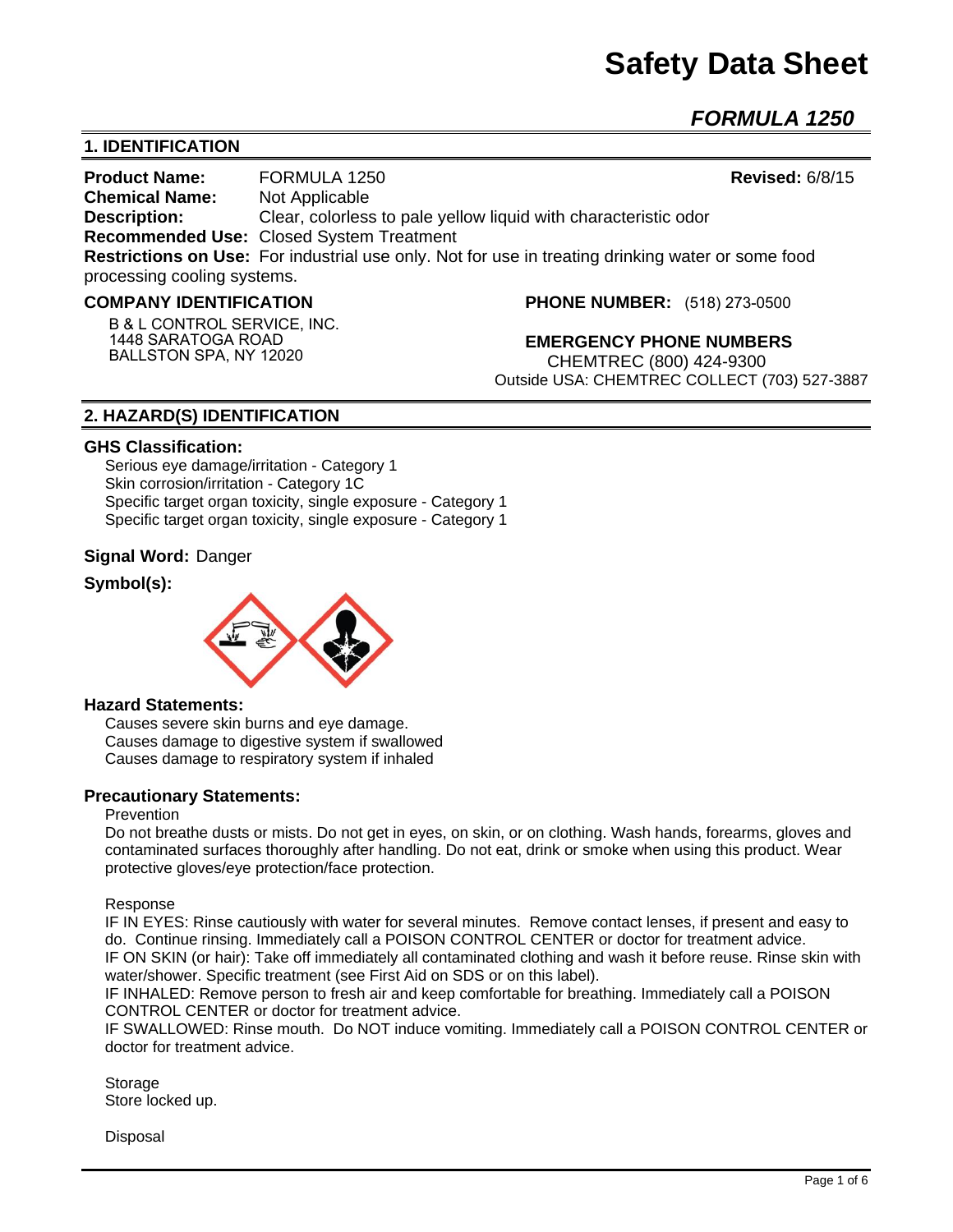Dispose of contents/container in accordance with local, regional, national and international regulations.

# **Hazards Not Otherwise Classified:** None Known.

## **Percentages of Components with Unknown Acute Toxicity:**

 Dermal: 17% Inhalation: 17%

# **3. COMPOSITION / INFORMATION ON INGREDIENTS**

| <b>CHEMICAL INGREDIENTS</b>          | <b>CAS NO.*</b> | PERCENT (%)** |
|--------------------------------------|-----------------|---------------|
| SODIUM HYDROXIDE                     | 1310-73-2       | $2\% - 8\%$   |
| TOLYLTRIAZOLE, SODIUM SALT           | 64665-57-2      | $< 5\%$       |
| MOLYBDATE SALT                       | 10102-40-6      | м             |
| PHOSPHINOCARBOXYLIC ACID HOMOPOLYMER | 71050-62-9      | M             |
| SODIUM TETRABORATE DECAHYDRATE       | 1303-96-4       | м             |

#### **Legend: L=<1%; M=1-10%; H=>10%**

**\* Exposure limit and regulatory information in Sections 8 & 15**

**\*\* Exact percentage is a trade secret. Concentration range is provided to assist users in providing appropriate protections.**

# **4. FIRST AID MEASURES**

- **Eye Contact:** Immediately flush eyes with a directed stream of cool, clear water for at least 30 minutes. Forcibly holding eyelids apart to ensure complete irrigation of all eye and lid tissues. Remove contact lenses, if present, after the first 5 minutes, then continue rinsing eye. Do not allow individual to rub their eyes. Get medical attention urgently, preferably from an ophthalmologist. Do not transport the victim until the recommended flushing period is completed, unless a portable emergency eye wash bottle is immediately available.
- **Skin Contact:** Immediately wash skin with soap and plenty of water while removing contaminated clothing, for at least 15-20 minutes. Call a poison control center or doctor for treatment advice. Do not take contaminated clothing home to be laundered. Shoes and other leather items which cannot be decontaminated should be disposed of properly. Suitable emergency safety shower facility should be immediately available.
- **Inhalation:** Remove victim to fresh air. If individual experiences nausea, headache, dizziness, has difficulty in breathing or is cyanotic, seek medical attention. If not breathing, give artificial respiration via a suitable mechanical device such as a bag and mask. Do not use mouth-to-mouth resuscitation.
- **Ingestion:** Do not induce vomiting. Rinse mouth with copious quantities of water first and get immediate medical attention. Drink several glasses of water. Never give anything by mouth to an unconscious person. If vomiting occurs, keep airways clear.
- **Note to Physician:** There is no specific antidote. Treatment of overexposure should be directed at the control of symptoms and the clinical condition of the patient. Aspiration may cause lung damage. Probable mucosal damage may contraindicate the use of gastric lavage.

#### **Most Important Symptoms/Effects:**

- **Eye Contact:** May cause severe irritation or burns. Prolonged contact may cause irreversible damage and/or blindness.
- **Skin Contact:** Prolonged contact may cause severe irritation, rash or burns. Severity is generally determined by concentration of solution and duration of contact.
- **Inhalation:** Inhalation of vapor or mist can cause severe irritation of nose, throat, and lungs. May cause damage to the upper respiratory tract and lungs under severe conditions.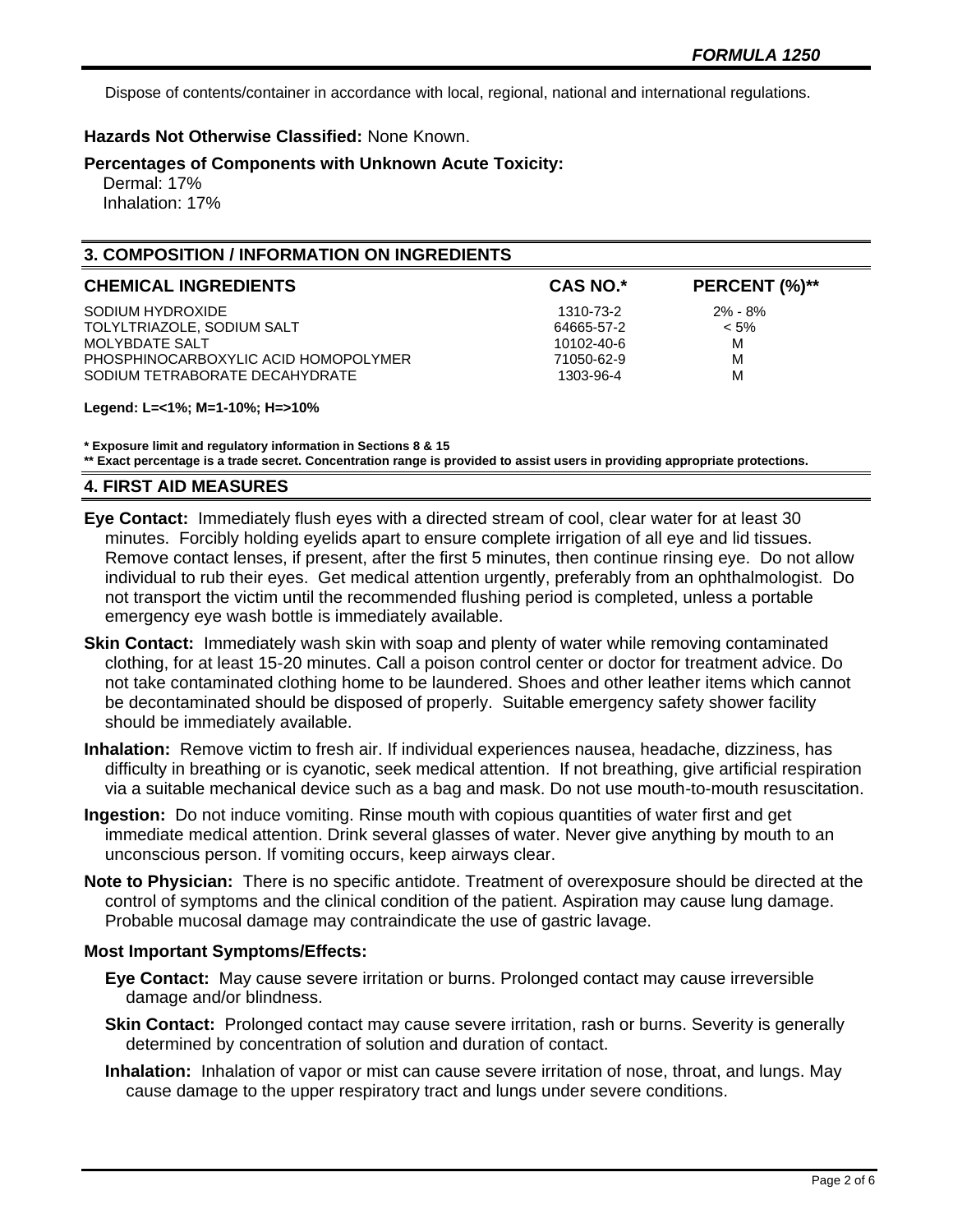**Ingestion:** May be toxic. May cause severe irritation or burns of the mouth, throat, and internal tissues resulting in possible nausea and/or vomiting. Large amounts can result in acute toxic effects which may be fatal.

**Indication of Immediate Medical Attention and Special Treatment, if Necessary:** Other than acute, none known. See section 11 for toxicological information.

# **5. FIRE FIGHTING MEASURES**

- **Suitable (and Unsuitable) Extinguishing Media:** Any media suitable for the surrounding fire.
- **Specific Hazards Arising from the Chemical:** Product is corrosive to eyes, skin, and respiratory system. Closed containers may rupture (due to buildup of pressure) when exposed to extreme heat. If evaporated to dryness, some product residuals may burn. Thermal decomposition may release oxides of carbon and nitrogen.

**Special Protective Equipment and Precautions for Fire-Fighters:** Wear self-contained breathing apparatus and full turn-out gear. Approach fire from upwind direction. If possible, move containers away from fire. Cool fire exposed containers with water spray. If containers rupture or leak, product may evolve irritating or toxic gas under extreme heat. Contain runoff.

# **6. ACCIDENTAL RELEASE MEASURES**

# **Spill Containment and Clean-up Instructions:**

Wear suitable protective equipment found in section 8. Small spills may be flushed with copious quantities of water, preferably to a sanitary sewer or waste treatment facility. Larger spills may be absorbed in sawdust or other absorbent and sweepings disposed of in an approved landfill. The area may then be flushed with copious quantities of water. Floor may be slippery; use care to avoid falling. Avoid release of this product into the environment to prevent contamination of soil, sewers, natural waterways and/or groundwater. See Section 12 for Ecological Information.

# **7. HANDLING AND STORAGE**

#### **Handling and Storage:**

Store in a cool, dry, well ventilated area, between 10°C and 49°C. Keep containers tightly closed when not in use and follow all recommended safety precautions when handling the material. Keep out of sun and away from heat or open flame. Keep away from incompatible materials. See Section 10 for incompatible materials.

#### **8. EXPOSURE CONTROL / PERSONAL PROTECTION**

**Engineering Controls:** General ventilation expected to be satisfactory

#### **PERSONAL PROTECTION EQUIPMENT**

**Respiratory:** Not normally required unless product is openly handled in confined areas where high concentrations of vapor could occur. Where misting may occur, wear an OSHA/NIOSH approved (or equivalent) half-mask, dust/mist air purifying respirator. Air-purifying respirators should be equipped with organic vapor cartridges.

**Eyes and Face:** Chemical splash goggles or face shield/goggle combination

**Hands and Skin:** Chemical resistant rubber, neoprene latex or PVC

**Other Protective Equipment:** Eyewash station in area of use. Wear long sleeve shirt, long pants, and boots.

#### **EXPOSURE GUIDELINES**

**Exposure Limits:**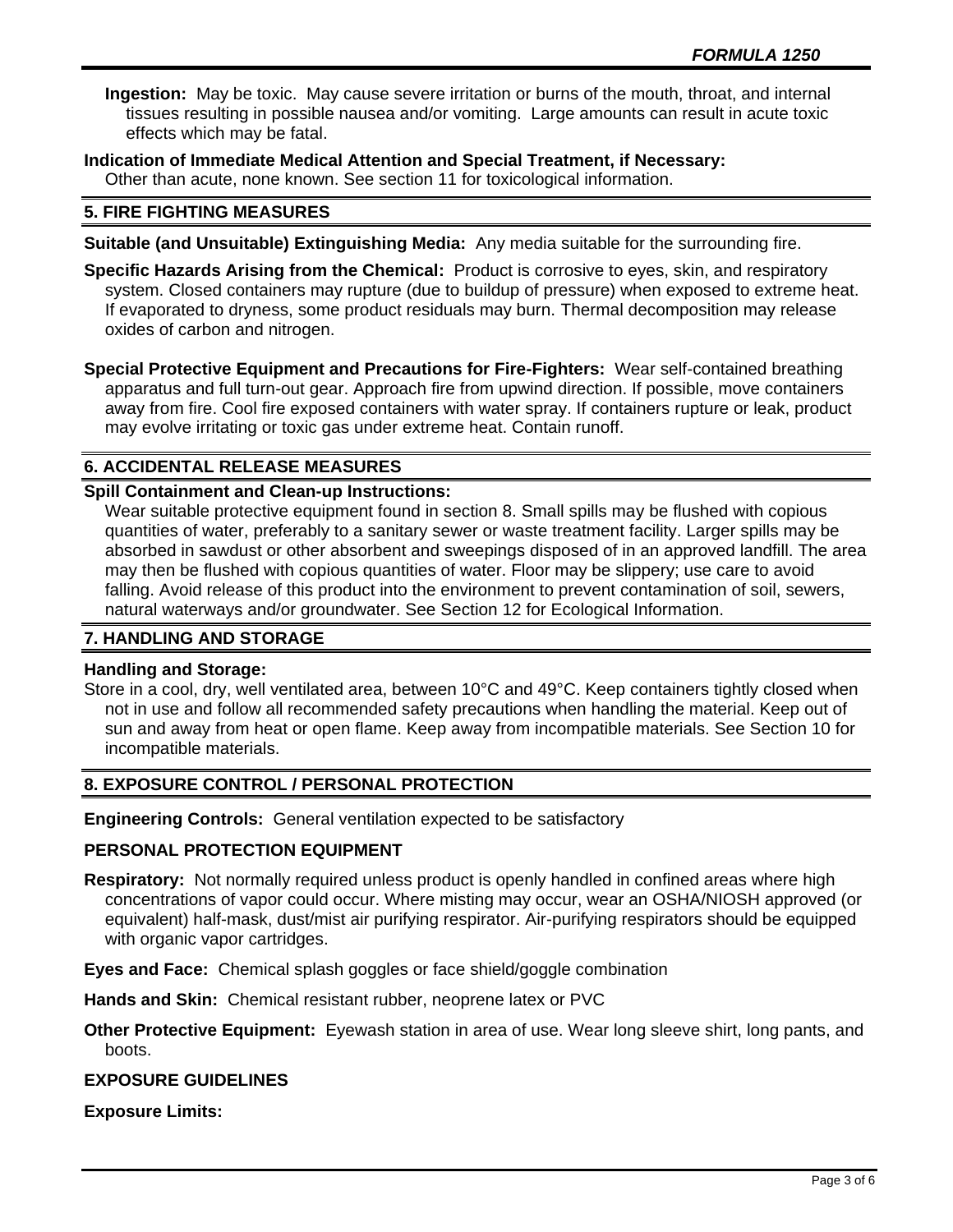# **COMPONENT TLV** MOLYBDATE SALT 5 mg/m<sup>3</sup>(Mo)

SODIUM HYDROXIDE 2mg/m<sup>3</sup>/15M

# **9. PHYSICAL AND CHEMICAL PROPERTIES**

| <b>Appearance and Odor:</b>         | Clear, colorless to pale yellow liquid with characteristic odor |                                        |                        |
|-------------------------------------|-----------------------------------------------------------------|----------------------------------------|------------------------|
| <b>Odor Threshold:</b>              | N.D.                                                            | <b>Vapor Pressure:</b>                 | N.A.                   |
| pH (undiluted):                     | $13.0 - 13.5$                                                   | <b>Vapor Density:</b>                  | ا>                     |
| <b>Freeze Point:</b>                | $<$ -8°C (17°F)                                                 | Specific Gravity(@22°C):               | $1.243 - 1.253$        |
| <b>Boiling Point:</b>               | $>100^{\circ}$ C (212°F)                                        | <b>Solubility in Water:</b>            | Complete               |
| <b>Flash Point:</b>                 | None                                                            | <b>Partition Coefficient:</b>          | N.D. (n-octanol/water) |
|                                     |                                                                 | <b>Auto-Ignition Temperature:</b>      | N.D.                   |
| <b>Evaporation Rate:</b>            | 1.0                                                             | <b>Decomposition Temperature: N.D.</b> |                        |
| Flammability (solid, gas): No       |                                                                 | <b>Viscosity:</b>                      | N.A.                   |
| Flammable Limits in Air: LFL - N.A. | $UFL - N.A.$                                                    |                                        |                        |
|                                     |                                                                 |                                        |                        |

# **10. STABILITY AND REACTIVITY**

**Reactivity:** Not normally reactive at normal temperatures and pressure.

**Chemical Stability:** Stable under normal conditions

**Possibility of Hazardous Reactions:** Will not occur under normal conditions.

**Conditions to Avoid:** Avoid excessive heat, sparks or open flames.

**Incompatible Materials:** Concentrated acids or oxidizing agents.

**Hazardous Decomposition Products:** Thermal decomposition may release oxides of carbon and nitrogen.

# **11. TOXICOLOGICAL INFORMATION**

**Ingestion Testing:** Rat, LD50: 4,602 mg/kg\*

**Skin Testing:** None established for this product.

**Inhalation Testing:** None established for this product.

\*Calculated based on GHS acute toxicity formula.

# **CHRONIC TOXICITY DATA**

**Sensitization Testing:** None established for this product.

**Other Testing:** None established for this product.

**Routes of Exposure:** Eyes, Ingestion, Inhalation, Skin.

**Eye Contact:** May cause severe irritation or burns. Prolonged contact may cause irreversible damage and/or blindness.

**Skin Contact:** Prolonged contact may cause severe irritation, rash or burns. Severity is generally determined by concentration of solution and duration of contact.

**Inhalation:** Inhalation of vapor or mist can cause severe irritation of nose, throat, and lungs. May cause damage to the upper respiratory tract and lungs under severe conditions.

**Ingestion:** May be toxic. May cause severe irritation or burns of the mouth, throat, and internal tissues resulting in possible nausea and/or vomiting. Large amounts can result in acute toxic effects which may be fatal.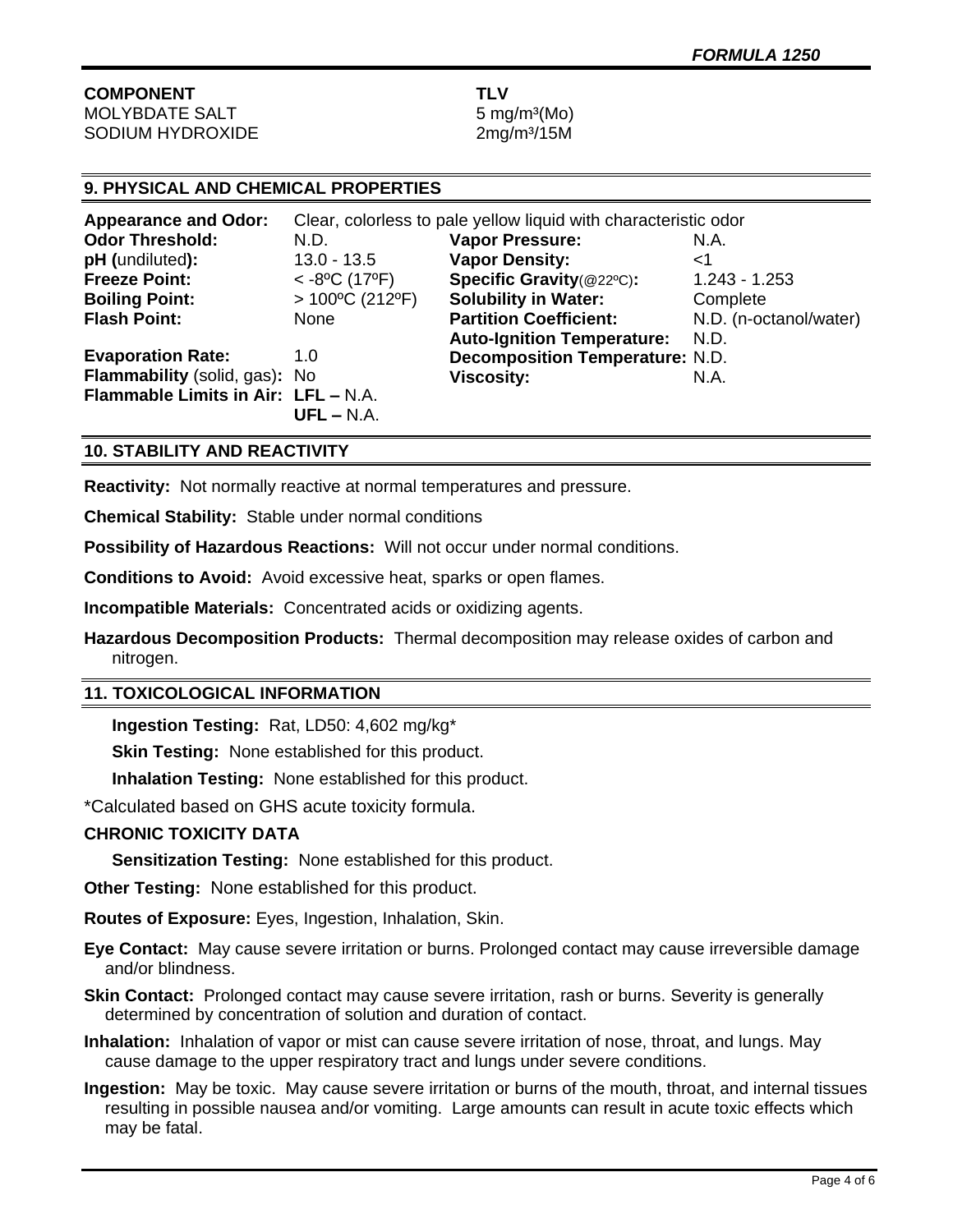**Medical Conditions Aggravated by Exposure:** None known.

**Chronic Effects from Repeated Overexposure:** Other than short term effects, none established.

### **12. ECOLOGICAL INFORMATION**

#### **Aquatic Toxicity Data:**

Water Flea, Ceriodaphnia dubia, LC50/48hr: 2354 mg/l

**Product Fate Data:** None established for this product.

**Biodegradation Data:** None established for this product.

## **13. DISPOSAL CONSIDERATIONS**

**Waste Disposal:** Dispose of in accordance with local, regional, national and international regulations. Contact the Hazardous Waste representative at the nearest EPA Regional Office for guidance. Container Disposal: Triple rinse container (or equivalent) promptly after emptying and offer for reconditioning if appropriate. Empty the rinsate into application equipment or a mix tank or store rinsate for later use or disposal.

# **14. TRANSPORT INFORMATION**

# **US DEPARTMENT OF TRANSPORTATION (DOT) INFORMATION**

**UN/NA ID Number:** UN3266 **Proper Shipping Name:** CORROSIVE LIQUID, BASIC, INORGANIC, N.O.S. (CONTAINS SODIUM HYDROXIDE) **Hazard Class:** 8 **Packing Group:** PGII

# **VESSEL TRANSPORT (IMO/IMDG)**

**UN/NA ID Number:** UN3266 **Proper Shipping Name:** CORROSIVE LIQUID, BASIC, INORGANIC, N.O.S. (CONTAINS SODIUM HYDROXIDE) **Hazard Class:** 8 **Packing Group:** PGII **Marine Pollutant:** No

# **15. REGULATORY INFORMATION**

## **US FEDERAL REGULATIONS**

**TSCA:** All ingredients listed or exempt from listing. **CERCLA and/or SARA RQ:**  Reportable Quantity: SODIUM HYDROXIDE (CAS#1310-73-2) - 1000lbs. (455 kg) **SARA Section 302 Hazard Class:** N.A **SARA Section 311/312 Chemicals:**  Acute Health Hazard: Yes Chronic Health Hazard: No Fire Hazard: No Sudden Release of Pressure Hazard: No Reactive Hazard: No **SARA Section 313 Chemicals:** No ingredients listed in this section.

# **STATE REGULATIONS**

This product does not contain any ingredients known to the State of California to cause cancer.